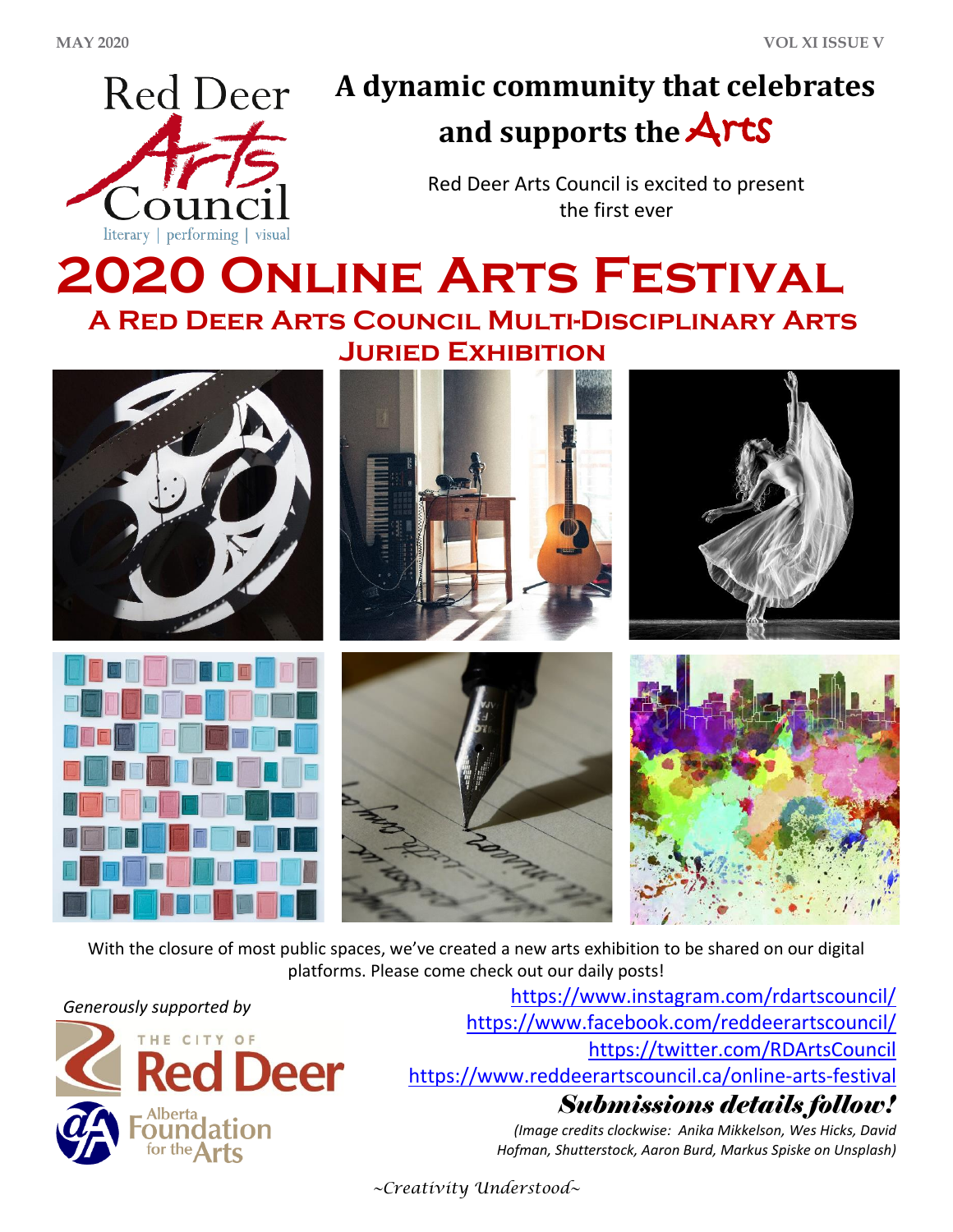### *May: 2020 Online Arts Festival Call for Submissions*

The Red Deer Arts Council is excited to announce the first ever Online Arts Festival to celebrate visual, literary and performing arts in Red Deer and Central Alberta! We are calling on artists of all kinds in Red Deer to submit performance videos and images of 2D, 3D and written works to reddeerartscouncil@gmail.com for sharing with the wider community! This call is open to artists of all ages and all genres. Whether you're an actor, a dancer, a musician, a writer, a potter, a painter or a photographer, we invite you to share your creativity with us! The only restriction is that we ask that YOU have created the work! We are also inviting artists to create tutorial videos (approximately 10-20 minutes) demonstrating a specific element of your artistry to be shared as well!

Your work will be shared on Facebook, Instagram, Twitter and on a specific page on our website! Video submissions might include: a drawing or painting lesson, a dance number (please credit the musical artist for the audio,) a scene or monologue from a play, a song or a reading from a piece of your written material. Images might include: a photo of your painting, drawing, photograph or sculptural work, an image of your written page. Images will be credited to the artist with a label card overlaid on the image to help protect your copyright. Videos and images will be credited in post descriptions/commentary and any artist statements submitted will be likewise shared. If another's work is used as your dance music, please credit the performer/artist and/or composer.

The Fine Print: The Red Deer Arts Council, a Not-For-Profit Charity that receives public and private funding, will jury all submissions received for the appropriateness (in a public all-ages sphere) and for the quality of the content and reserve the right to curate all works that are shared by our professional arts service organization.

We ask that works not have been displayed in the Red Deer Arts Council's Kiwanis Gallery during a prior exhibition or be previously shared online in the year 2020. Every effort will be made to protect intellectual property of the artists while being shared online.

#### **Submission Details and Criteria:**

- This Juried Online Festival exhibition is an open call to all Visual, Literary and Performing artists in Red Deer and Central Alberta.
- Digital image files for visual art works must be titled according to the completed Application & Declaration Form (attached) and labeled with the Title of the Work, Media, Date, Value for sale, and the Name of the Artist;
- Video files should be named with the piece being performed/read. Works performed should be original works or have received permission from the identified creator; if another's music is used for dance pieces, please note credit for the performer and songwriters.
- Video Tutorials should be approximately 10-20 minutes and should be edited prior to submission.
- Works should not have previously been exhibited in the Kiwanis Gallery, nor shared elsewhere online or on social media in 2019 or 2020.
- Jurors will remain Anonymous and will judge content on acceptability in a public all-ages forum as well as for quality.
- Submission may be sent electronically with digital file attachments or for large size files, a link to a functioning downloadable file is acceptable.
- Artist Fee Structure for this festival:
	- $\circ$  \$50 for the 1st piece, \$25 for subsequent pieces to a max of \$100 per artist.
	- o Kids' work (up to age 15, inclusive) will receive \$25 for one item in gift card format (from a select list.)
	- o For video tutorials, \$50 per video tutorial (approx. 10-20 minutes) to a maximum payment of \$100 per artist.

#### **In your emailed submission, please include:**

- Your complete, signed (digital signatures accepted) Application & Declaration Form
- Your images in .JPG or .PNG format and videos in .MOV or .MP4 file types (or similar, be sure it functions and is accessible.) Please name your file with the work title, corresponding to the attached form. You may also mail a USB key with your files to 110-4818 50 Avenue, Red Deer, AB T4N 4A3.
- Your Artist Statement referring to the works (what inspired you), if applicable
- A short Biography detailing your experience (approximately 2-3 sentences)
- A list of your Facebook, Twitter and Instagram handles or webpage addresses so you can be tagged in the post

Submissions will be received on an ongoing basis until July 25, 2020. Incomplete submissions will be returned.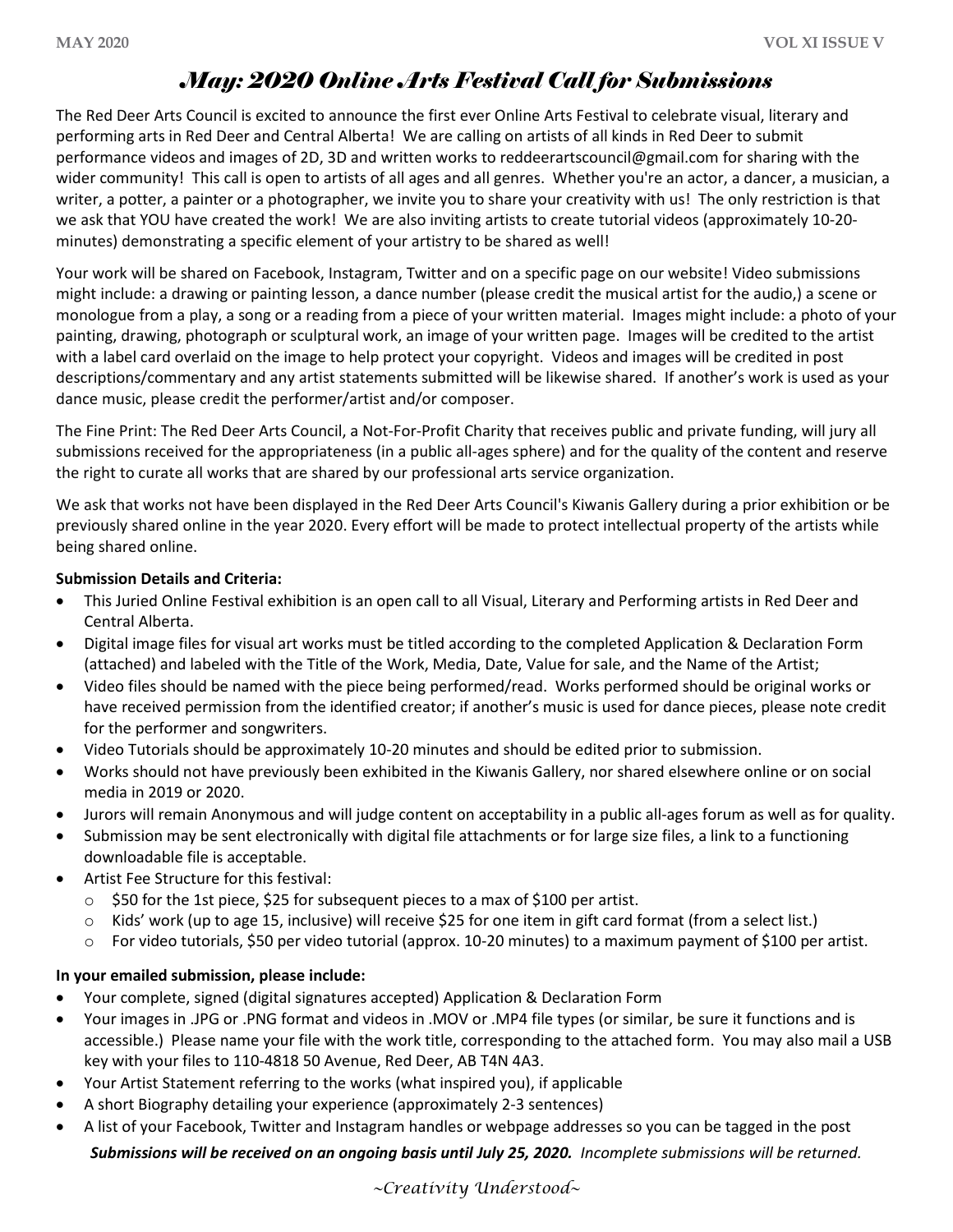**MAY 2020 VOL XI ISSUE V**

|                                           | <b>Red Deer Arts Council</b><br><b>2020 Online Arts Festival</b><br>Juried Exhibition<br><b>Application &amp; Declaration Form</b> | Red Deer<br>literary   performing   visual                                                                                                                                                                                     |
|-------------------------------------------|------------------------------------------------------------------------------------------------------------------------------------|--------------------------------------------------------------------------------------------------------------------------------------------------------------------------------------------------------------------------------|
|                                           |                                                                                                                                    | Postal Code ____________________                                                                                                                                                                                               |
|                                           |                                                                                                                                    |                                                                                                                                                                                                                                |
| <b>Handles</b>                            |                                                                                                                                    |                                                                                                                                                                                                                                |
| Facebook ________________________________ | Twitter __________________                                                                                                         | Instagram Management and the state of the state of the state of the state of the state of the state of the state of the state of the state of the state of the state of the state of the state of the state of the state of th |
|                                           |                                                                                                                                    |                                                                                                                                                                                                                                |
| <b>Title of Work</b>                      | <b>Media and Date Produced</b>                                                                                                     | Size (W X H)<br>Value \$<br>inches & feet                                                                                                                                                                                      |
|                                           |                                                                                                                                    |                                                                                                                                                                                                                                |
|                                           |                                                                                                                                    |                                                                                                                                                                                                                                |

| ັ |  |  |
|---|--|--|
|   |  |  |

- О I hereby certify that this is my original artwork, performance, song, choreography, writing or tutorial presentation.
- О I agree that the Red Deer Arts Council (RDAC) and supporting partners for the **"**2020 Online Arts Festival" Juried Exhibition will not be responsible for any copyright infringements, and I will release and indemnify them from any claims.
- О I agree to abide by all rules and guidelines as provided to me by the RDAC and I agree that the RDAC is not responsible for NEGLIGENCE, LOSS, THEFT, ACTS OF ANY OTHER PERSON, or DAMAGE.
- О I understand that the work (images/videos) submitted will be shared on the RDAC's Facebook, Twitter, Instagram pages and the Red Deer Arts Council website on my behalf and that I will be compensated for this authorization.
- О I grant my permission to be photographed or interviewed in connection with **"**2020 Online Arts Festival."
- О Entries must be submitted to the Red Deer Arts Council by email to be considered for this juried exhibition. A link to a downloadable video file is acceptable as part of the submission.
- О Works must not have previously been exhibited at the Red Deer Arts Council's Kiwanis Gallery, nor otherwise previously shared on social media in 2019 or 2020.
- $\circ$  If you are under 18, please have an guardian sign authorizing that this work and identifying artist information be shared online on your behalf.

| <b>Authorizing Signature</b> |  |
|------------------------------|--|
|                              |  |

Name (if Guardian)

**Submit this page to Red Deer Arts Council via email at [reddeerartscouncil@gmail.com](mailto:reddeerartscouncil@gmail.com) along with your submitted works.**

*~Creativity Understood~*